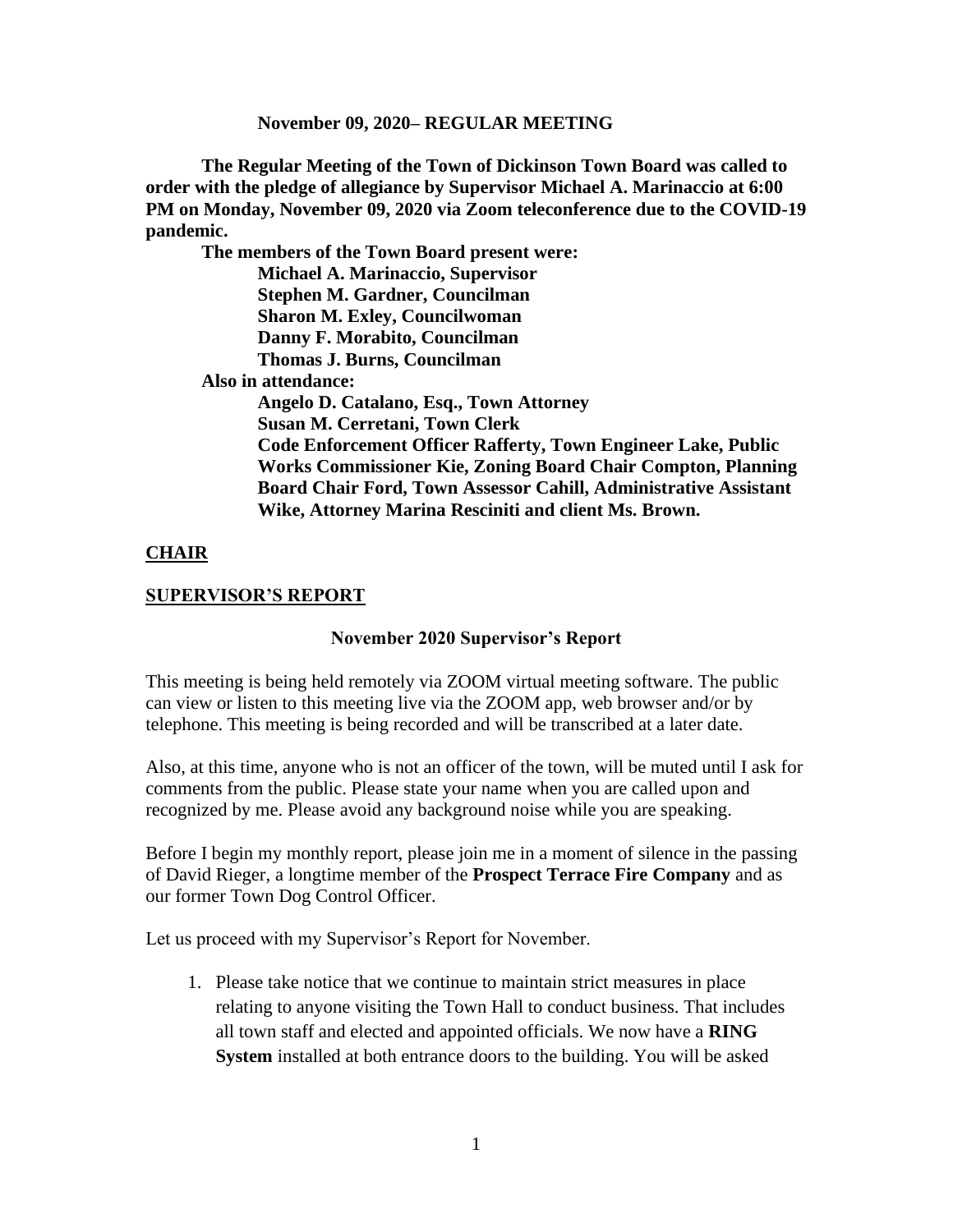#### **SUPERVISOR'S REPORT CONTINUED:**

what sort of business that you need to conduct. You must wear a face mask or you will not be allowed to enter the Town Hall, you must use hand sanitizer on your hands which will be provided at the both entrances and at the Town Clerk's counter and the Old Front Street entrance. You must sign in prior to conducting any town business. Additional procedures are listed on our Town website. The Town State of Emergency remains in place until further notice. Our town continues to operate under a State of Emergency due to the epidemic.

- 2. The **County Mobile COVID-19 rapid testing vehicle** will be moved to **SUNY Broome** for a period of time. Only people with symptoms should be making an appointment. (previously in Johnson City)
- 3. I had a **ZOOM** meeting with Congressman Brindisi who stated that he is working with a bi-partisan group of Congress members in developing a **Relief Bill**. His focus is on small businesses, schools, broadband, unemployment relief, agriculture, and local governments. He would prefer that local governments get pass through relief from the Federal Government instead of having to go through the State which tends to be more complicated.
- 4. Sales Tax revenue share for our town for the third quarter is \$255,390.86. Last quarter was \$195,599.95. To date we have received \$691,983.92. We budgeted \$820 K for 2020.
- 5. New York State has mandated that municipalities generate an **Employer Emergency Plan** to protect employees and contractors in the event of another public health emergency declaration in New York State. While we have policies in place to protect our staff and residents who enter our buildings, we need to follow the guidelines set by the state. I have assigned Councilman Steve Gardner to assist me and Superintendent Joel Kie in generating a plan.
- 6. I spoke to Michael Ponticello, **County Emergency Services Director** regarding the accumulated **COVID-19** cases in our town. Though in the beginning nearly all confirmed cases were from the County Jail, as of October 30, we had 72 accumulated cases, and many were from community spread. There are 16 active cases in our town.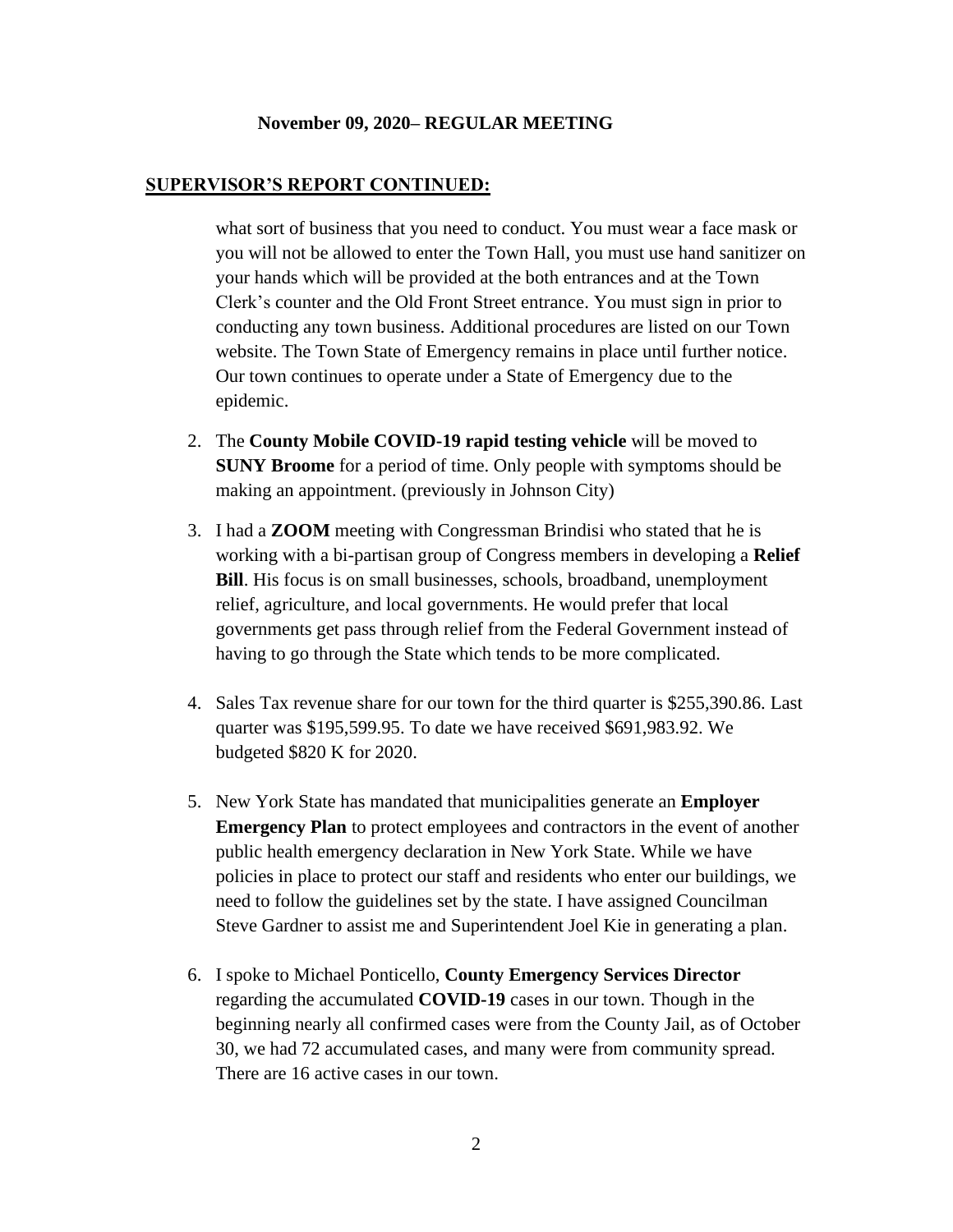### **SUPERVISOR'S REPORT CONTINUED:**

- 7. I participated in an October 28th ZOOM meeting sponsored by the **Greater Binghamton Chamber of Commerce** regarding **COVID-19 Economic Recovery**. I found the meeting to be very interesting and informative. Representatives of state, federal, county, and local governments, as well as from business, education and human service agencies took part. The main focal point was how to maintain some normalcy while at the same time taking all necessary safety precautions in order to avoid the spread of the virus. It was also found that persons under 50 years old had increases in positivity rates and there was an increase in death rates for older persons. It was also noted that only 40% of the population in Broome County have good access to broad band. Agriculture/dairy farmers are taking a major hit economically due to the slowdown in restaurant business and in schools. Meat producers are having a difficult time in keeping up with demand due to lack of workers.
- 8. I reviewed the town credit card charges and found no issues.
- 9. New York State reported that there was a \$452 million dollar shortfall for the 3rd quarter of sales tax revenue.
- 10. Statement from the **New York Association of Towns**: **The NYS Division of Budget** is open to the idea of working with Justice Court fines to increase revenue for towns and the state.
- 11. Today we will be voting for the **2021 Town Budget**. As in the past, everyone did a great job in keeping costs to a minimum and working as a team to come up a fair budget that will continue to serve our residents in an effective and quality manner. Our tax rate remains one of the lowest in the county while offering great services from our Town Clerk's office, our courts, and our public works departments. As a comparison, the tax rate in Binghamton is around \$22.84 per thousand for residential and \$41.08 per thousand for commercial. They do have police, fire, and garbage services so we keep that in mind. Our tax rate for both commercial and residential is under \$2.90 per thousand which is a good deal considering what we offer in services.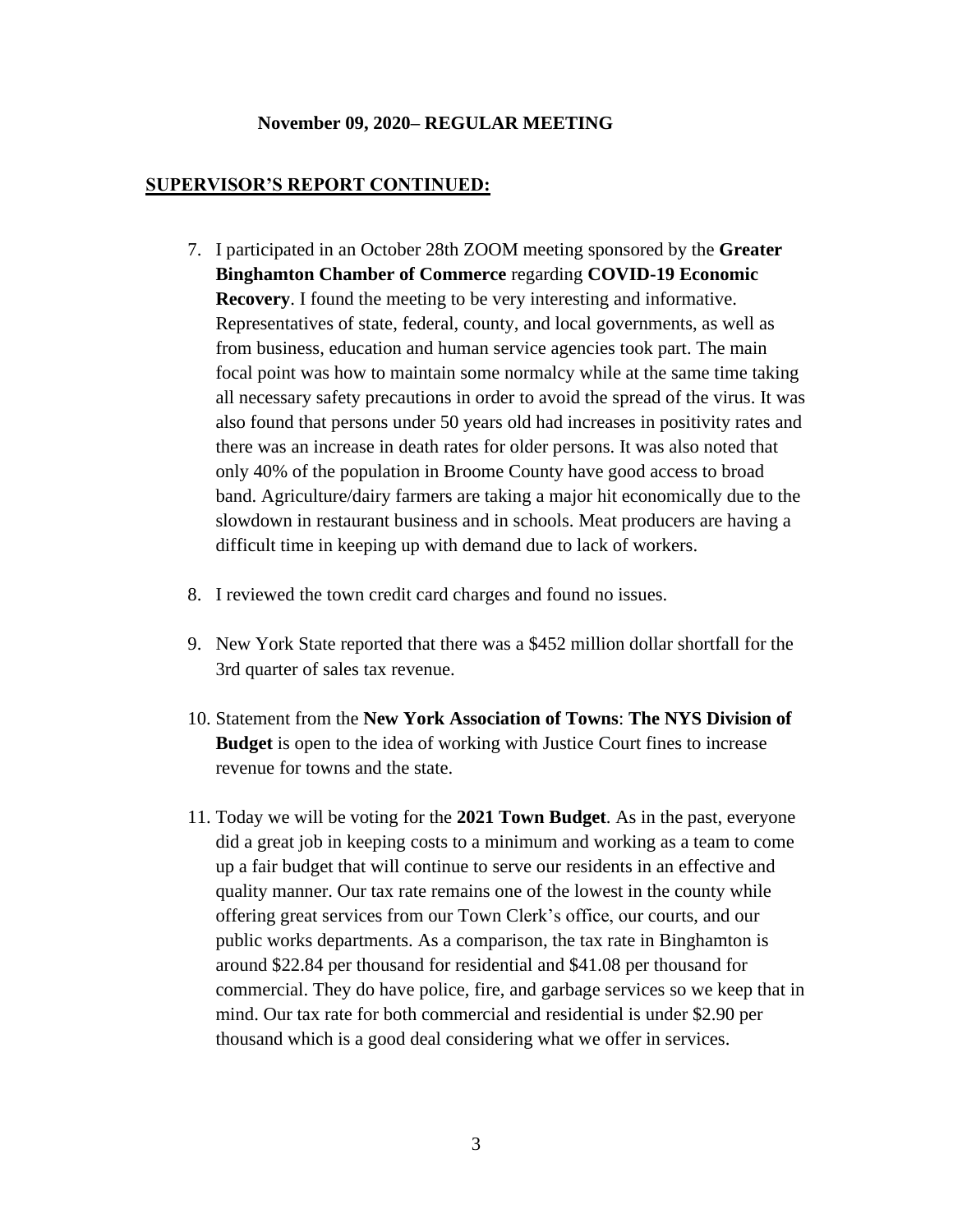#### **SUPERVISOR'S REPORT CONTINUED:**

- 12. We received the third quarter payment for inmates from other jurisdictions housed in the **Broome County Jail** for \$27,636.83. Total income from the jail year to date is \$116,459.25. This includes the lump sum payment made to the town. We budgeted \$70,000 for 2020.
- 13. The 2021 Town Holiday and Meeting schedules are ready for review. They will become official at our January 2021 organizational meeting.
- 14. I am pleased to announce that Judy Mickelson who resides on Rosedale Drive in Sunrise Terrace has agreed to become a member of the Town Planning Board effective January 1, 2021. I would like to ask for a unanimous vote from the town board when we get to the voting part of today's meeting. Judy has shown great interest in our town especially when we were trying to save the **Sunrise Terrace Community Center.**
- **15.** I had a conversation with Kelly Fancher who works for the **Greater Binghamton Chamber** and is the **Film Development & Social Media Manager**. She is looking for various information and pictures of areas of our town and any unique features in our town. I can think of many: **Cutler Pond, SUNY Broome Campus, Cornell Cooperative Extension, BOCES,** and much more. I will be participating in a **ZOOM** meeting on a date yet to be determined to learn more about this new program. Broome County has agreed to participate, and I am sure most if not all municipalities will join in this effort to attract new businesses, visitors, etc.

### **Code Violations**

- 1. Order to Remedy issued for 144 Old State St., hot water tank installed but not completed. Tennant claims no hot water for months.
- 2. 21 Merrill St., Order to Remedy Violation Notice, leak in the roof causing water to drip into the kitchen area.
- 3. Appearance Ticket issued to the **Church of Eternal Manna**, broken windows, tall weeds.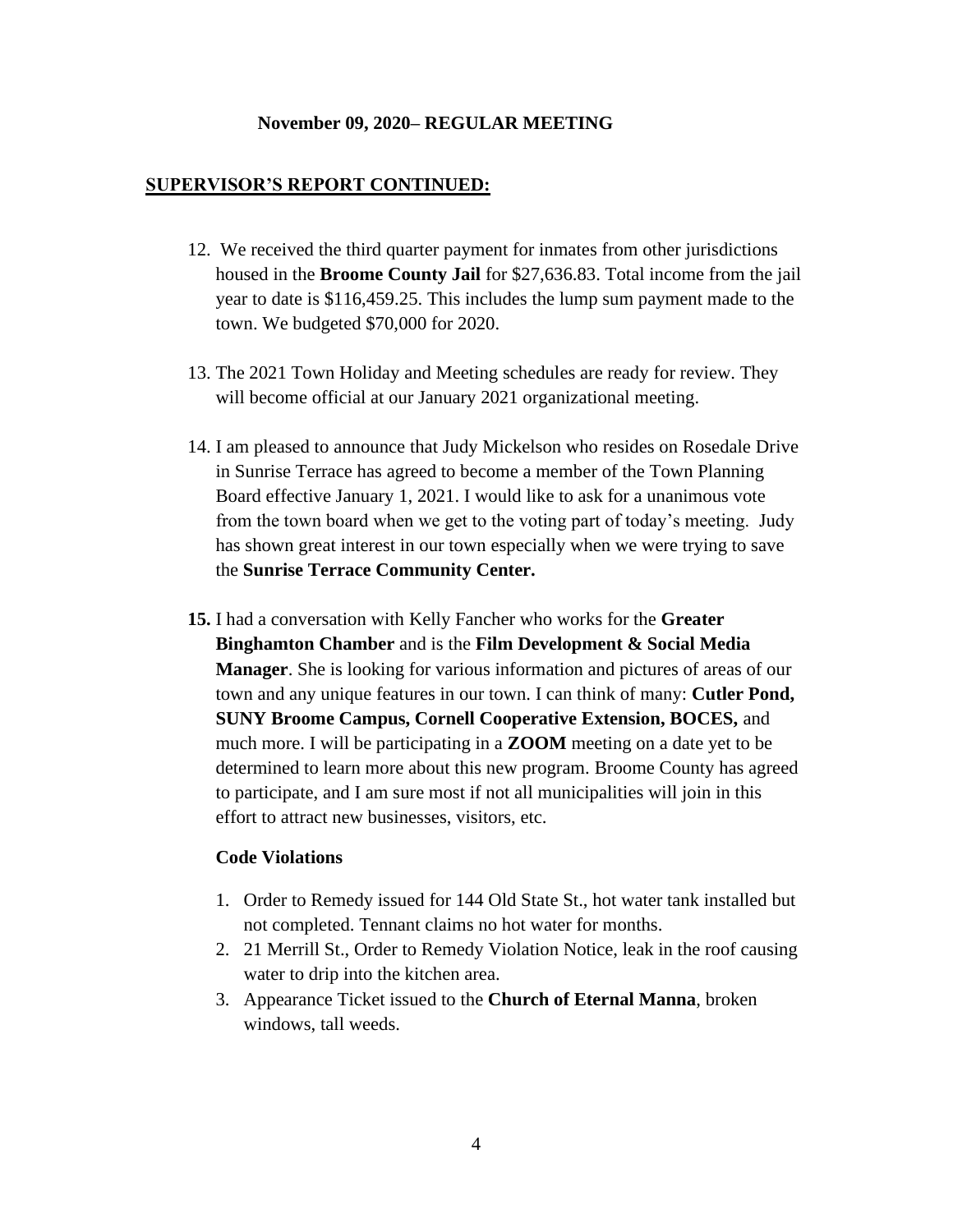## **SUPERVISOR'S REPORT CONTINUED:**

#### **Dog Control Officer Report for September**

**TOWN:** 2 calls for October. Stray dog (found), dog chasing woman while walking her dog. Met with the dog's owner and resolved the issue. **VILLAGE:** 2 calls for October. Stray dog located in the city and caught. 2 pit bulls running loose. A man left his truck open and the dogs got out. Dogs caught and returned to the truck.

### **NYSEG UTILITY SHUTOFF NOTICES**

There were no **NYSEG** notices sent out to any of our residents this month.

Reminder that the Town Hall is closed on November 11, Veterans Day and on November 26th and 27th for the Thanksgiving Holiday. Next meeting is Monday, December 7th at 5:30 PM.

Supervisor Marinaccio stated that the board members received a letter from Jack Cahill that detailed all his accomplishments as the Town of Dickinson Assessor, and he requested an increase in salary for himself and his assistant. Councilman Burns commented that Jack Cahill does a wonderful job in his position, has worked very hard and has picked up a lot of mistakes from the previous assessor. Supervisor Marinaccio thanked Mr. Cahill and his assistant Susan Cerretani for doing a great job but noted that the 2% salary increases that were budgeted cannot be raised at this point in the budget process.

Supervisor Marinaccio reported revenue numbers: **Sales tax:** We are at \$692,000 We budgeted 820,000 **Jail revenue:** We are at \$116,400 We budgeted \$70,000 **Court revenue**: At \$121,000 Budgeted \$210,000 – we will fall short **Town Clerk** is ahead of last year

### **PUBLIC COMMENTS**

Hinman, Howard & Kattell attorney Marina Resciniti requested on behalf of her client Ms. Gale Brown that the Board consider changing section 299-19 of the Town Code to permit 4 hen chickens on a residential property.

Supervisor Marinaccio stated that the Board will take her request into consideration.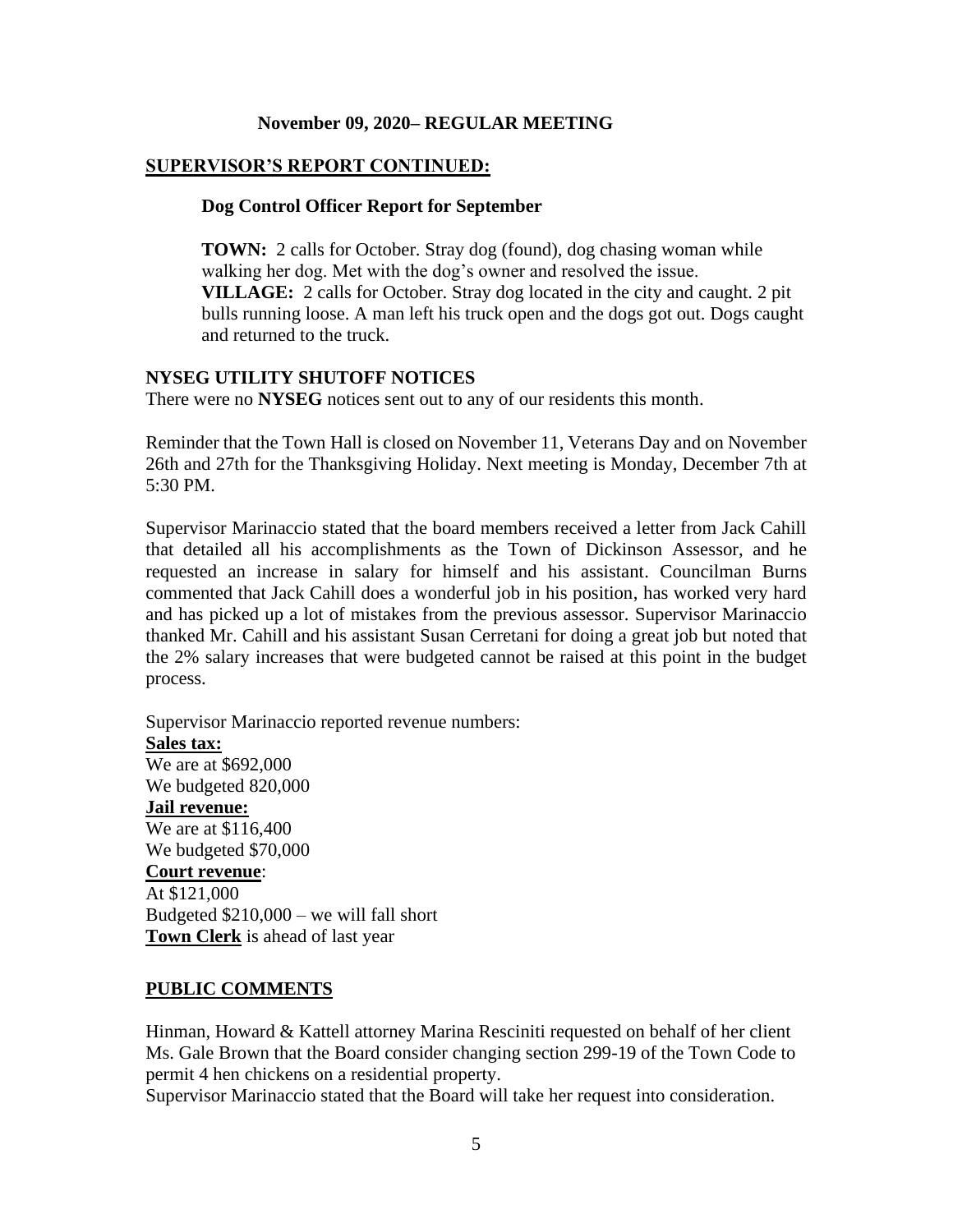Assessor Jack Cahill commented on the budget, making it known that he was displeased with his rate of pay for all of his accomplishments in the Assessor's office.

# **COMMITTEE REPORTS**

## • **FINANCE**

# o **SUPERVISOR MONTHLY REPORT**

Councilman Morabito made a motion to accept the **September 2020 Supervisor monthly report** seconded by Councilman Gardner. All in favor.

# o **TOWN CLERK MONTHLY FINANCIAL REPORT**

Councilman Morabito made a motion to accept the **October 2020 Monthly Financial Report** for the **Town Clerk** in the amount of **\$1,614.00** seconded by Councilman Burns. All in favor.

## o **TOWN COURT MONTHLY FINANCIAL REPORT**

Councilman Morabito made a motion to accept the Financial Report for the **Town of Dickinson Court** for the month of September 2020 in the amount of **\$29,384.** On a motion of Councilman Morabito and seconded by Councilwoman Exley. State: \$25,549.00 County: \$465.00 Town: \$3,370.00 All in favor.

# • **ABSTRACTS FOR APPROVAL**

On Motion from Councilman Morabito, seconded by Councilman Gardner to approve **abstract # 11**, dated **November 09, 2020** in the amount of **\$216,722.14.** Vote Ayes-5, Nays-0, Absent-0.

Supervisor Marinaccio voting Aye Councilman Gardner voting Aye Councilwoman Exley voting Aye Councilman Morabito voting Aye Councilman Burns voting Aye

Unanimously passed and noted as duly adopted.

## **Abstract Summary of Audited Vouchers for Funds respectively in the amount(s) of \$216,722.14.**

| 9410, 744.17.                                                    |             |
|------------------------------------------------------------------|-------------|
| Voucher #11 for November 09, 2020 in the amount of \$216,722.14: |             |
| <b>General Fund</b>                                              | \$95,744.52 |
| <b>Part Town</b>                                                 | \$3,941.17  |
| <b>Highway</b>                                                   | \$30,931.06 |
| <b>Fire districts</b>                                            | \$0.00      |
| <b>Light Districts</b>                                           | \$2,584.61  |
| <b>Sewer Operating Dist.</b>                                     | \$10,997.26 |
| <b>Water Operating Dist.</b>                                     | \$72,523.52 |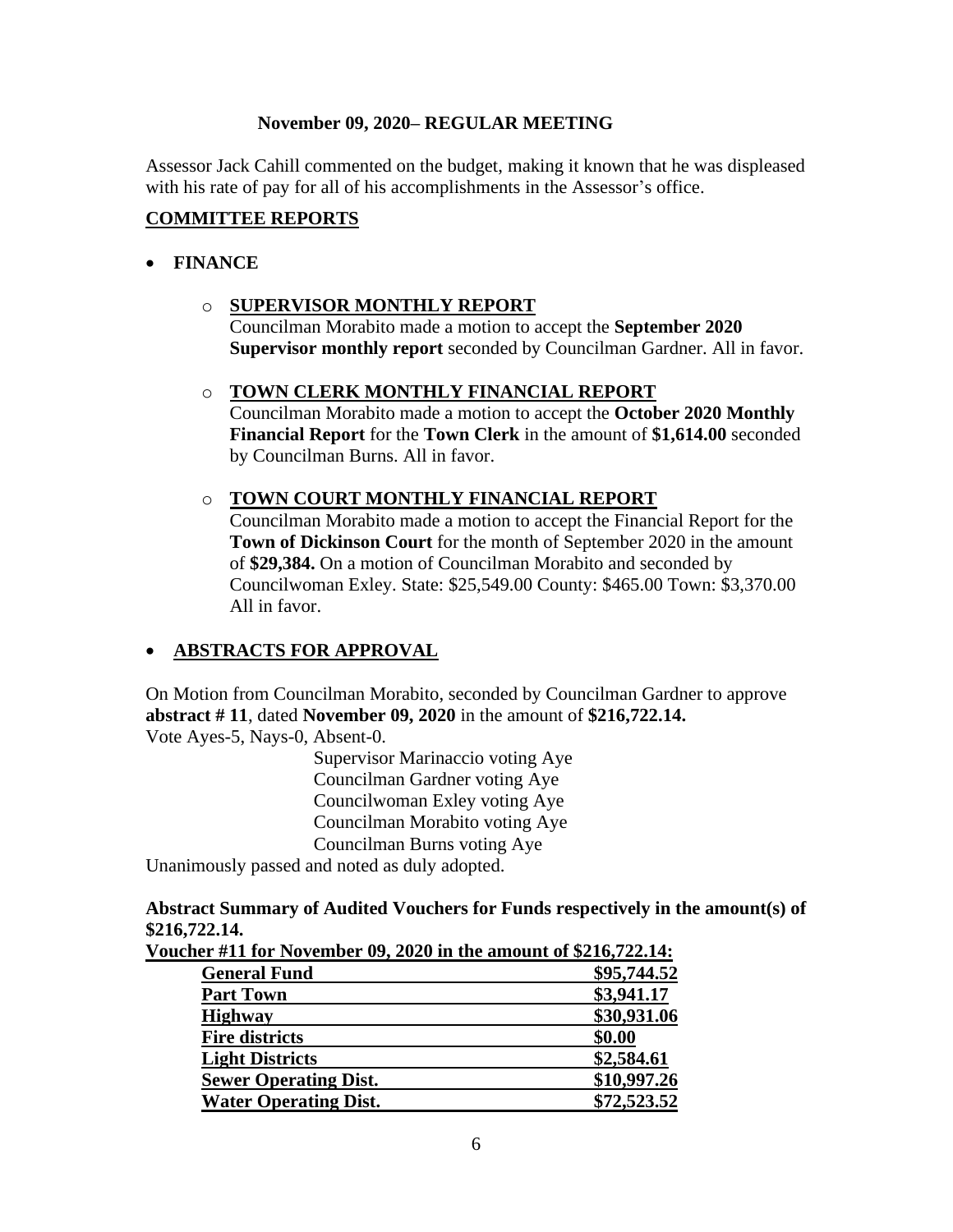# **APPROVAL OF MINUTES**

On a motion by Councilman Gardner seconded by Councilwoman Exley to approve the **Special Meeting Minutes of October 5, 2020,** the **Work Session Minutes of October 5, 2020** and the **Regular Meeting Minutes of October 13, 2020**. All in favor.

Vote Ayes-5, Nays-0, Absent-0.

Supervisor Marinaccio voting Aye Councilman Gardner voting Aye Councilwoman Exley voting Aye Councilman Morabito voting Aye Councilman Burns voting Aye

# **ATTORNEY**

# **RESOLUTION ADOPTING 2021 BUDGET**

Attorney Catalano stated that a Public Hearing was held at last week's work session regarding the **2021 Budget**.

## **RESOLUTION 2020-20**

The following Resolution was offered by Councilman Gardner, who moved its adoption, seconded by Councilman Morabito to wit: BE IT RESOLVED, by the Town Board of the Town of Dickinson, Broome County, New York as follows:

# **RESOLUTION: ADOPTING THE 2021 BUDGET**

The question of adoption of the foregoing Resolution was duly put to a vote on roll call which resulted as follows: All in favor. Vote Ayes–5, Nays–0, Absent-0.

> Supervisor Marinaccio voting Aye Councilman Gardner voting Aye Councilwoman Exley voting Aye Councilman Morabito voting Aye Councilman Burns voting Aye

All in favor. Budget available in the Clerk's Office and posted on the Town of Dickinson website.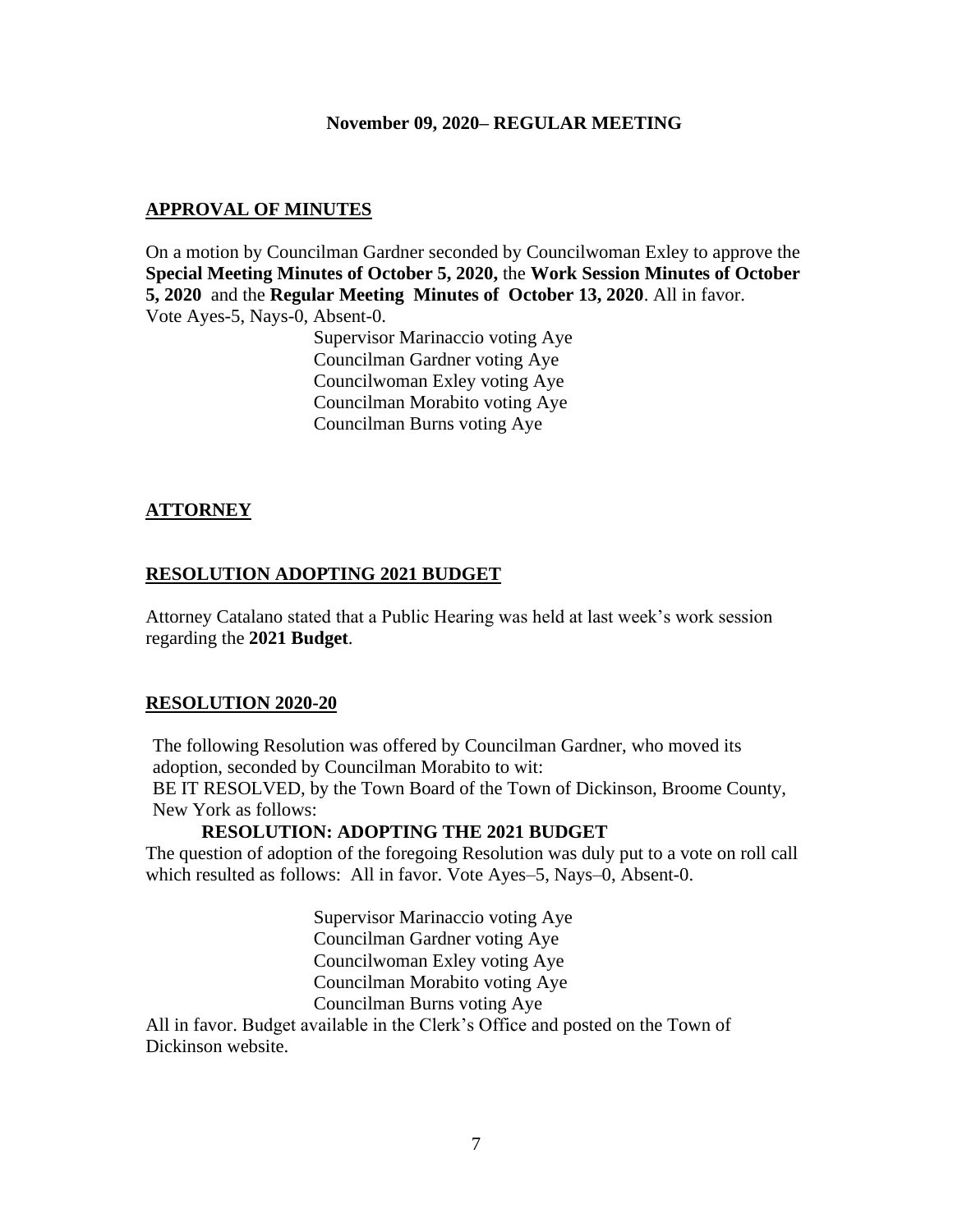# **RESOLUTION 2020-21 NYSDOT COST SHARING AGREEMENT FOR THE HIGHWAY LIGHTING PROJECT ON THE NEW TRAIL**

### **RESOLUTION 2020-21**

The following Resolution was offered by Councilwoman Exley, who moved its adoption, seconded by Councilman Burns to wit:

BE IT RESOLVED, by the Town Board of the Town of Dickinson, Broome County, New York as follows:

# **RESOLUTION: APPROVING THE AGREEMENT WITH NYSDOT REGARDING THE COST SHARING AGREEMENT AND THE RESPONSIBILITIES FOR THE HIGHWAY LIGHTING PROJECT ON THE NEW TRAIL**

The question of adoption of the foregoing Resolution was duly put to a vote on roll call which resulted as follows: All in favor. Vote Ayes–5, Nays–0, Absent-0.

> Supervisor Marinaccio voting Aye Councilman Gardner voting Aye Councilwoman Exley voting Aye Councilman Morabito voting Aye Councilman Burns voting Aye

### **All in favor**

## **CHENANGO FIRE PROTECTION CONTRACT RENEWAL**

Attorney Catalano stated that a Public Hearing was held at last week's work session regarding the Chenango Fire Protection Contract renewal.

### **RESOLUTION 2020-22**

The following Resolution was offered by Councilman Morabito, who moved its adoption, seconded by Councilman Gardner to wit: BE IT RESOLVED, by the Town Board of the Town of Dickinson, Broome County, New York as follows:

# **RESOLUTION: APPROVING THE CHENANGO FIRE PROTECTION 5-YEAR CONTRACT RENEWAL**

The question of adoption of the foregoing Resolution was duly put to a vote on roll call which resulted as follows: All in favor. Vote Ayes-5 , Nays–0, Absent-0.

Supervisor Marinaccio voting Aye Councilman Gardner voting Aye Councilwoman Exley voting Aye Councilman Morabito voting Aye Councilman Burns voting Aye All in favor. Contract to be signed and copy to Chenango Fire Department.